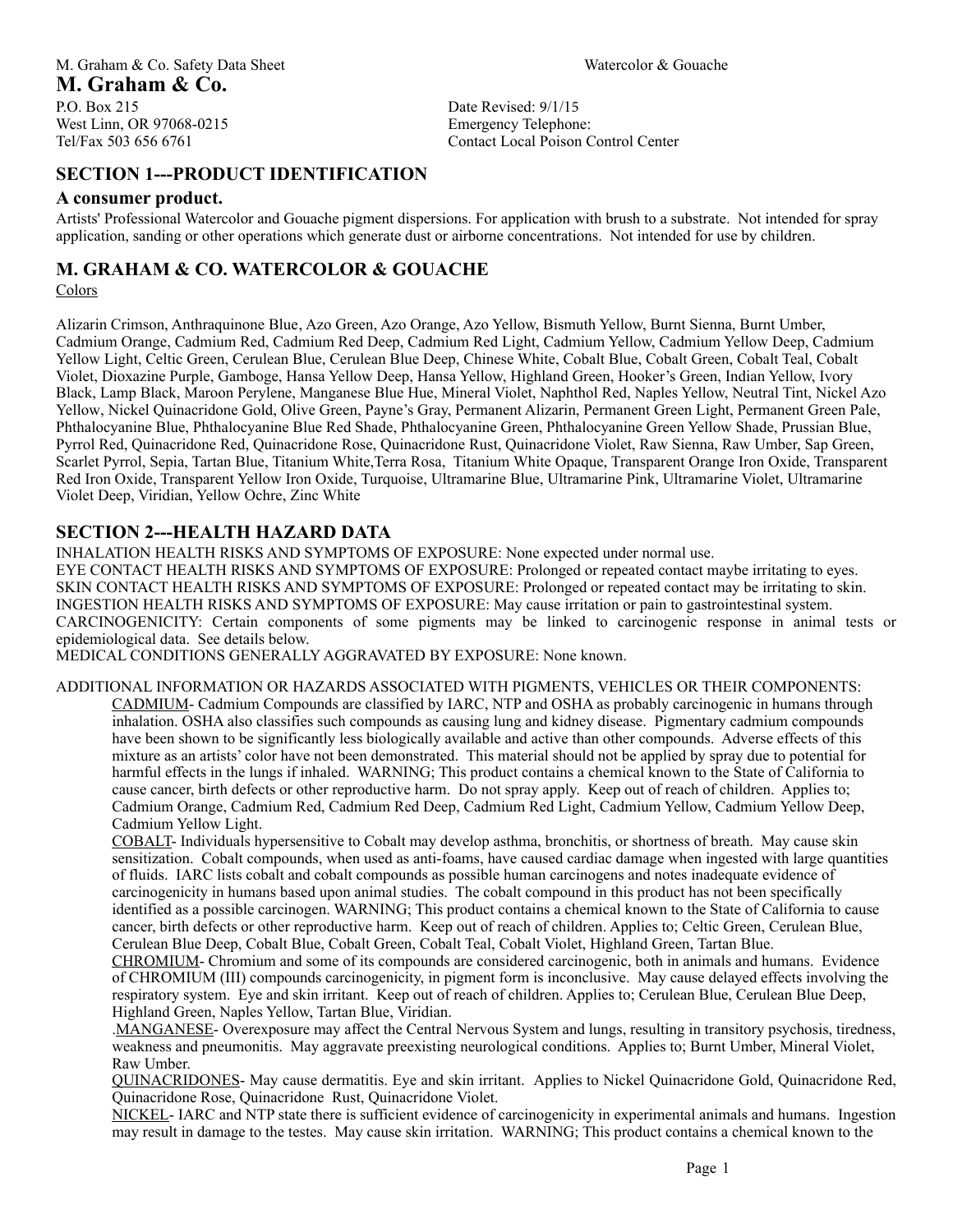#### M. Graham & Co. Safety Data Sheet Watercolor & Gouache

State of California to cause cancer, birth defects or other reproductive harm. Do not spray apply. Keep out of reach of children. Applies to; Nickel Azo Yellow, Nickel Quinacridone Gold.

PHTHALOCYANINES- May cause dermatitis. Eye and skin irritant. Applies to; Hookers Green, Manganese Blue, Permanent Green Light, Permanent Green Pale, Olive Green, Phthalocyanine Blue, Phthalocyanine Blue Red Shade, Phthalocyanine Green, Phthalocyanine Green Yellow Shade, Sap Green, Turquoise. ZINC- Overexposure may result in fever, chills, muscular pain or nausea. Applies to; Chinese White, Titanium White, Zinc White.

### **SECTION 3---COMPOSITION/INFORMATION ON INGREDIENTS**

Formulations of pigments, water and gum Arabic with proprietary ingredients.

### **SECTION 4---EMERGENCY AND FIRST AID PROCEDURES:**

EYE CONTACT: Flush with water for 15 minutes. SEE DOCTOR if any symptoms persist. SKIN CONTACT: Wash with soap and water. SEE DOCTOR if skin irritation occurs. INHALATION: SEE DOCTOR if there are symptoms of exposure. INGESTION: SEE DOCTOR if there are symptoms of exposure.

### **SECTION 5---FIRE AND EXPLOSION HAZARD DATA**

FLASH POINT: N/A METHOD USED: N/A FLAMMABLE LIMITS IN AIR BY VOLUME-LOWER: N/A UPPER: N/A EXTINGUISHING MEDIA: Foam, carbon dioxide, dry chemical, water fog. SPECIAL FIRE FIGHTING PROCEDURES: Use water to cool containers exposed to heat. Use self-contained breathing apparatus and full protective clothing for enclosed areas. UNUSUAL FIRE AND EXPLOSION HAZARDS: Decomposition and combustion products may be toxic.

### **SECTION 6---ACCIDENTAL RELEASE MEASURES**

STEPS TO BE TAKEN IN CASE MATERIAL IS RELEASED OR SPILLED: Dike and contain with inert material. Transfer material to containers for recovery or disposal. WASTE DISPOSAL METHOD: Dispose as per local, state or Federal regulations. OTHER PRECAUTIONS*:* None.

### **SECTION 7---HANDLING AND STORAGE**

Store at room temperature. Do not contaminate food products. Wash hands after use. Avoid eye contact. Keep out of reach of children and pets.

# **SECTION 8---EXPOSURE CONTROLS/PERSONAL PROTECTION**

RESPIRATORY PROTECTION: None required under normal use.

VENTILATION: None required under normal handling.

PROTECTIVE GLOVES; None required under normal use.

OTHER PROTECTIVE CLOTHING OR EQUIPMENT: None required under normal use.

WORK/HYGIENIC PRACTICES: All M. Graham products should be used in accordance with safe handling practices, including: do not eat, drink or smoke when working with materials, avoid skin contact and wash after use. Keep materials out of reach of children.

# **SECTION 9---PHYSICAL/CHEMICAL PROPERTIES**

BOILING POINT:  $>212^{\circ}$ F/100 $^{\circ}$ C SPECIFIC GRAVITY (H20=1): 1.1-2.0 VAPOR DENSITY: Heavier than air. EVAPORATION RATE: Slower than ether. SOLUBILITY IN WATER: Dilutable. APPEARANCE AND ODOR: Colored paste. No significant odor.

### **SECTION 10---STABILIITY AND REACTIVITY**

STABILITY: Stable. CONDITIONS TO AVOID: None known. INCOMPATIBILITY: None known. HAZARDOUS DECOMPOSITION: Usual products of combustion (for dry films only): carbon dioxide carbon monoxide. Above 800°C cadmiums decompose to toxic fumes of cadmium oxide, zinc oxide, sulfur dioxide and selenium dioxide. HAZARDOUS POLYMERIZATION: Will not occur.

# **SECTION 11---TOXOCOLOGICAL INFORMATION**

M. Graham & Co. Watercolors and Gouache have a low order of toxicity when used as anticipated and in a normal fashion where exposure is to the skin in small amounts. For information on toxicity associated with specific components refer to Section 2.